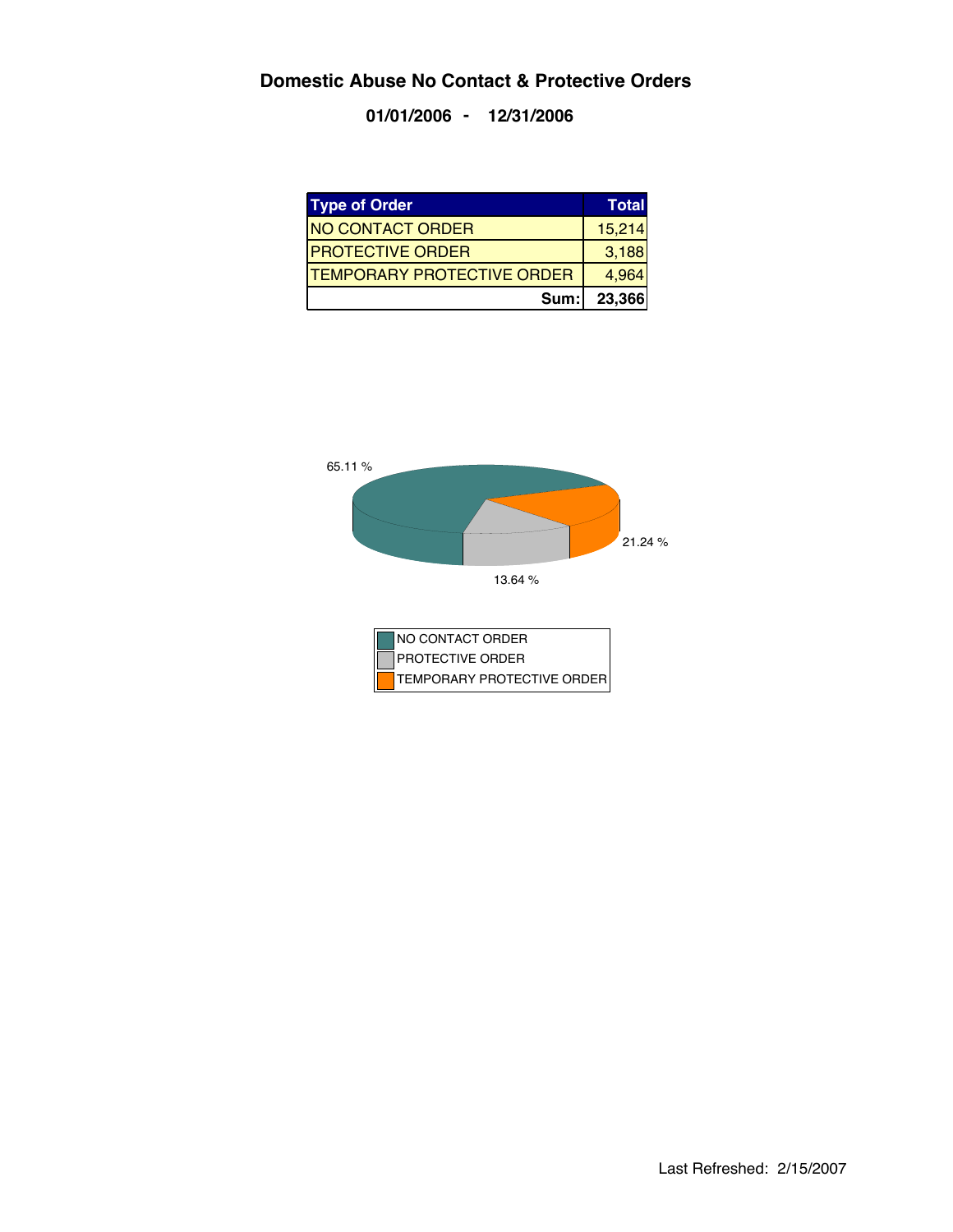### **01/01/2006 - 12/31/2006**

|                         | <b>NO CONTACT</b><br><b>ORDER</b> | <b>PROTECTIVE</b><br><b>ORDER</b> | <b>TEMPORARY</b><br><b>PROTECTIVE</b><br><b>ORDER</b> | County<br>Totals |
|-------------------------|-----------------------------------|-----------------------------------|-------------------------------------------------------|------------------|
| <b>ALLAMAKEE</b>        | 13                                | 9                                 | 15                                                    | 37               |
| <b>BLACK HAWK</b>       | 657                               | 94                                | 121                                                   | 872              |
| <b>BUCHANAN</b>         | 48                                | 10 <sup>1</sup>                   | 14                                                    | 72               |
| <b>CHICKASAW</b>        | 31                                | $\overline{2}$                    | 4                                                     | 37               |
| <b>CLAYTON</b>          | 66                                | 11                                |                                                       | 78               |
| <b>DELAWARE</b>         | 67                                | $\overline{4}$                    | $\overline{7}$                                        | 78               |
| <b>DUBUQUE</b>          | 305                               | 269                               | 129                                                   | 703              |
| <b>FAYETTE</b>          | 92                                | 21                                | 15                                                    | 128              |
| <b>GRUNDY</b>           | 16                                | 4                                 | $\overline{7}$                                        | 27               |
| <b>HOWARD</b>           | 30                                | 3                                 | 12                                                    | 45               |
| <b>WINNESHIEK</b>       | 32                                | $\overline{2}$                    | 6                                                     | 40               |
| <b>District Totals:</b> | 1,357                             | 429                               | 331                                                   | 2,117            |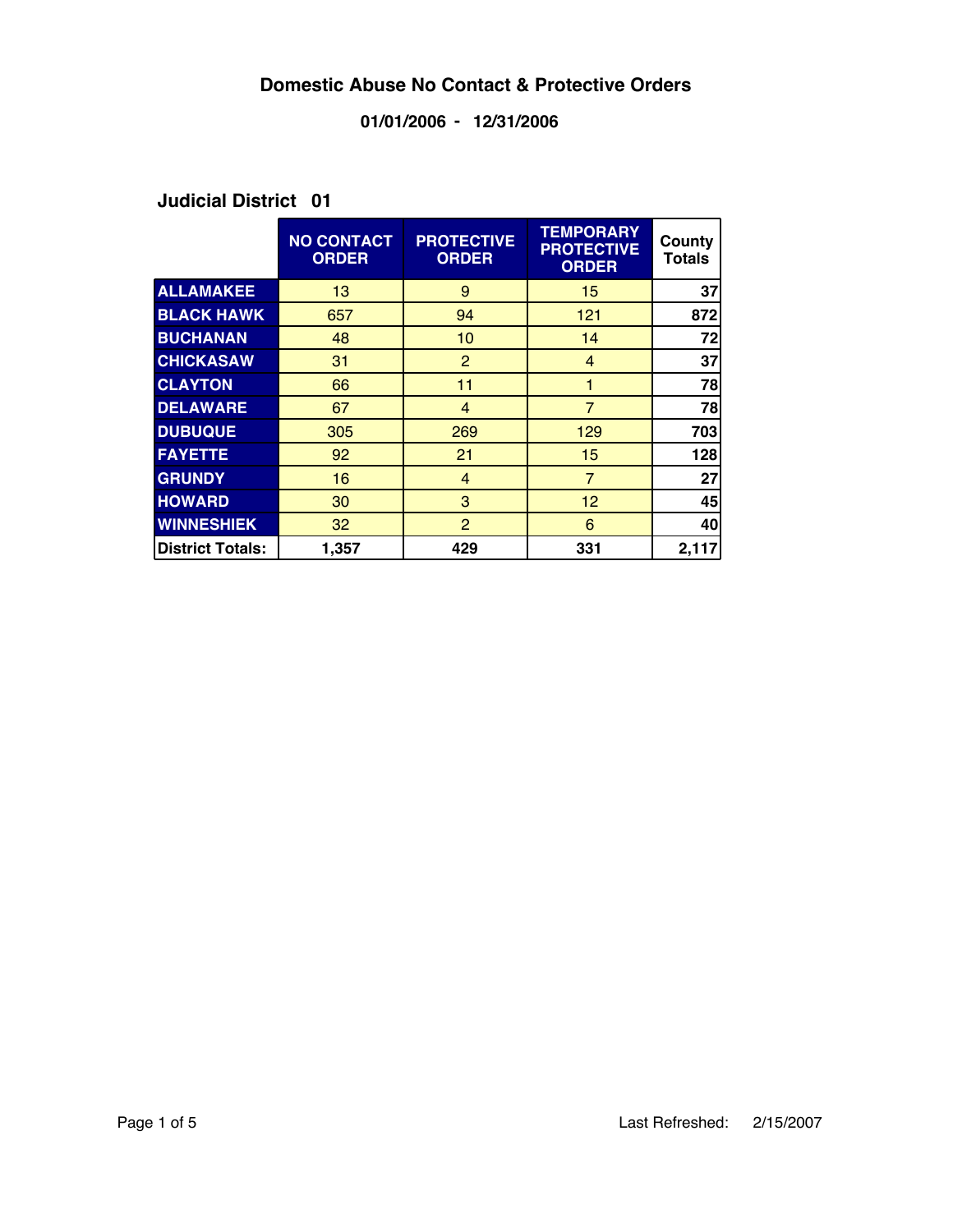### **01/01/2006 - 12/31/2006**

|                         | <b>NO CONTACT</b><br><b>ORDER</b> | <b>PROTECTIVE</b><br><b>ORDER</b> | <b>TEMPORARY</b><br><b>PROTECTIVE</b><br><b>ORDER</b> | County<br><b>Totals</b> |
|-------------------------|-----------------------------------|-----------------------------------|-------------------------------------------------------|-------------------------|
| <b>BOONE</b>            | 55                                | $\overline{4}$                    | 33                                                    | 92                      |
| <b>BREMER</b>           | 36                                | 9                                 | 14                                                    | 59                      |
| <b>BUTLER</b>           | 15                                | $\overline{4}$                    | $\overline{2}$                                        | 21                      |
| <b>CALHOUN</b>          | 28                                | $\overline{7}$                    | 9                                                     | 44                      |
| <b>CARROLL</b>          | 49                                | 6                                 | 12                                                    | 67                      |
| <b>CERRO GORDO</b>      | 186                               | 34                                | 68                                                    | 288                     |
| <b>FLOYD</b>            | 72                                | 8                                 | 16                                                    | 96                      |
| <b>FRANKLIN</b>         | 45                                | 5                                 | 8                                                     | 58                      |
| <b>GREENE</b>           | 26                                | 11                                | 13                                                    | 50                      |
| <b>HAMILTON</b>         | 79                                | 6                                 | 6                                                     | 91                      |
| <b>HANCOCK</b>          | $\overline{7}$                    | 5                                 | $6\phantom{1}$                                        | 18                      |
| <b>HARDIN</b>           | 60                                | $\overline{2}$                    | $\overline{7}$                                        | 69                      |
| <b>HUMBOLDT</b>         | 24                                | 10                                | 15                                                    | 49                      |
| <b>MARSHALL</b>         | 412                               | 51                                | 72                                                    | 535                     |
| <b>MITCHELL</b>         | 10                                | $\overline{4}$                    | 5                                                     | 19                      |
| <b>POCAHONTAS</b>       | 11                                | 5                                 | 8                                                     | 24                      |
| <b>SAC</b>              | 19                                | $\overline{7}$                    | 5                                                     | 31                      |
| <b>STORY</b>            | 220                               | 27                                | 54                                                    | 301                     |
| <b>WEBSTER</b>          | 182                               | 49                                | 90                                                    | 321                     |
| <b>WINNEBAGO</b>        | 15                                | $\overline{4}$                    | 5                                                     | 24                      |
| <b>WORTH</b>            | 16                                | 5                                 | $\overline{7}$                                        | 28                      |
| <b>WRIGHT</b>           | 41                                | 16                                | 22                                                    | 79                      |
| <b>District Totals:</b> | 1,608                             | 279                               | 477                                                   | 2,364                   |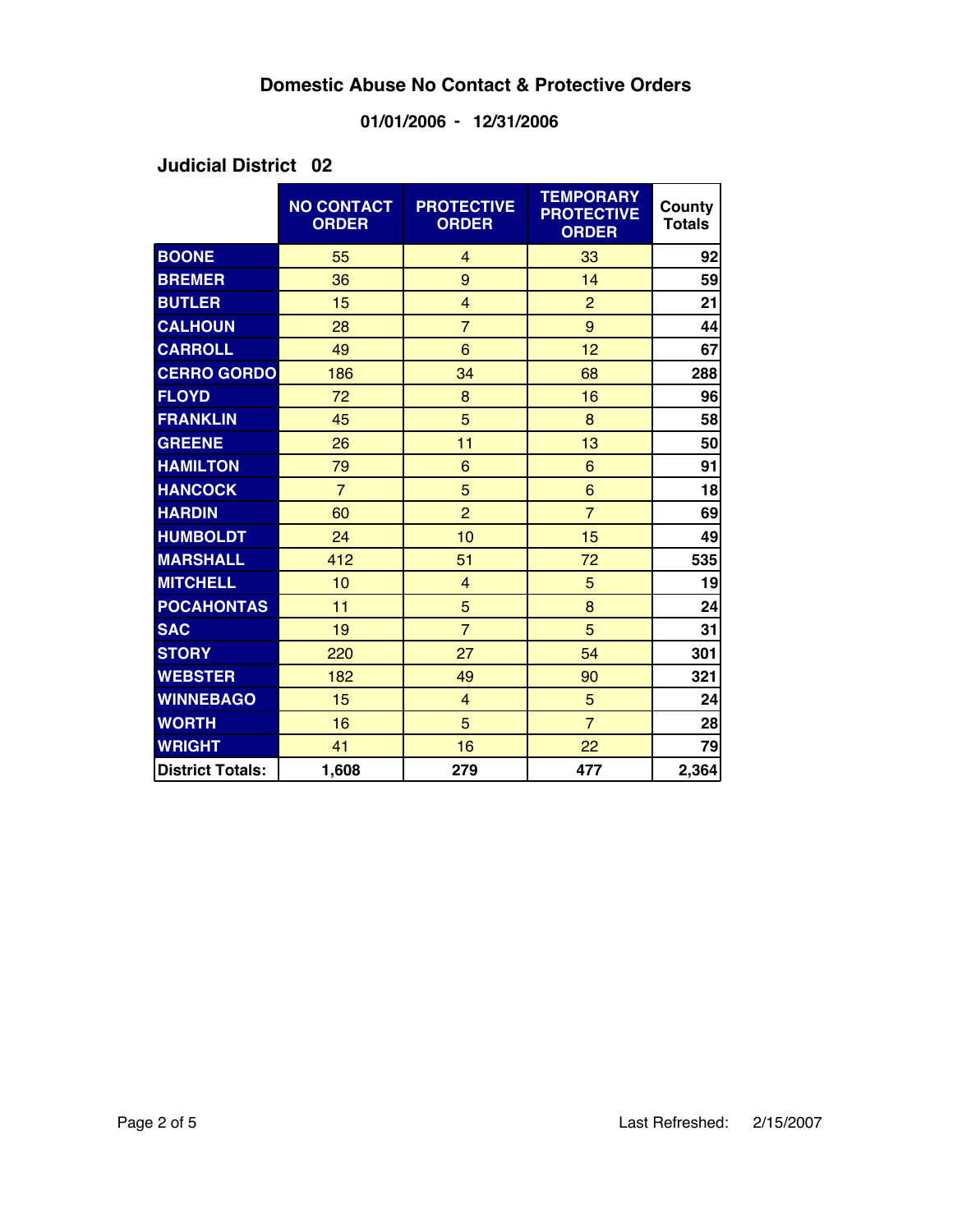### **01/01/2006 - 12/31/2006**

#### **03 Judicial District**

|                         | <b>NO CONTACT</b><br><b>ORDER</b> | <b>PROTECTIVE</b><br><b>ORDER</b> | <b>TEMPORARY</b><br><b>PROTECTIVE</b><br><b>ORDER</b> | County<br><b>Totals</b> |
|-------------------------|-----------------------------------|-----------------------------------|-------------------------------------------------------|-------------------------|
| <b>BUENA VISTA</b>      | 75                                | $\overline{7}$                    | 11                                                    | 93                      |
| <b>CHEROKEE</b>         | 15                                | 6                                 | 14                                                    | 35                      |
| <b>CLAY</b>             | 64                                | 16                                | 18                                                    | 98                      |
| <b>CRAWFORD</b>         | 70                                | 10                                | 14                                                    | 94                      |
| <b>DICKINSON</b>        | 122                               | 8                                 | 11                                                    | 141                     |
| <b>EMMET</b>            | 43                                | 8                                 | 12                                                    | 63                      |
| <b>IDA</b>              | 24                                | $\overline{4}$                    | 9                                                     | 37                      |
| <b>KOSSUTH</b>          | 49                                | 10                                | 14                                                    | 73                      |
| <b>LYON</b>             | 30                                | 8                                 | 17                                                    | 55                      |
| <b>MONONA</b>           | 40                                | $\overline{7}$                    | 12                                                    | 59                      |
| <b>OBRIEN</b>           | 34                                | 20                                | 21                                                    | 75                      |
| <b>OSCEOLA</b>          | 13                                | 1                                 | $\overline{7}$                                        | 21                      |
| <b>PALO ALTO</b>        | 33                                | 11                                | 13                                                    | 57                      |
| <b>PLYMOUTH</b>         | 56                                | 18                                | 30                                                    | 104                     |
| <b>SIOUX</b>            | 19                                | 9                                 | 36                                                    | 64                      |
| <b>WOODBURY</b>         | 689                               | 106                               | 209                                                   | 1,004                   |
| <b>District Totals:</b> | 1,376                             | 249                               | 448                                                   | 2,073                   |

|                         | <b>NO CONTACT</b><br><b>ORDER</b> | <b>PROTECTIVE</b><br><b>ORDER</b> | <b>TEMPORARY</b><br><b>PROTECTIVE</b><br><b>ORDER</b> | County<br><b>Totals</b> |
|-------------------------|-----------------------------------|-----------------------------------|-------------------------------------------------------|-------------------------|
| <b>AUDUBON</b>          | 13                                | 4                                 | 6                                                     | 23                      |
| <b>CASS</b>             | 23                                | 4                                 | 11                                                    | 38                      |
| <b>FREMONT</b>          | 40                                | 3                                 | 10                                                    | 53                      |
| <b>HARRISON</b>         | 43                                | 9                                 | 20                                                    | 72                      |
| <b>MILLS</b>            | 39                                | 11                                | 30                                                    | 80                      |
| <b>MONTGOMERY</b>       | 44                                | 21                                | 23                                                    | 88                      |
| <b>PAGE</b>             | 31                                | 13                                | 34                                                    | 78                      |
| <b>POTTAWATTAN</b>      | 538                               | 173                               | 273                                                   | 984                     |
| <b>SHELBY</b>           | 43                                | 11                                | 12                                                    | 66                      |
| <b>District Totals:</b> | 814                               | 249                               | 419                                                   | 1,482                   |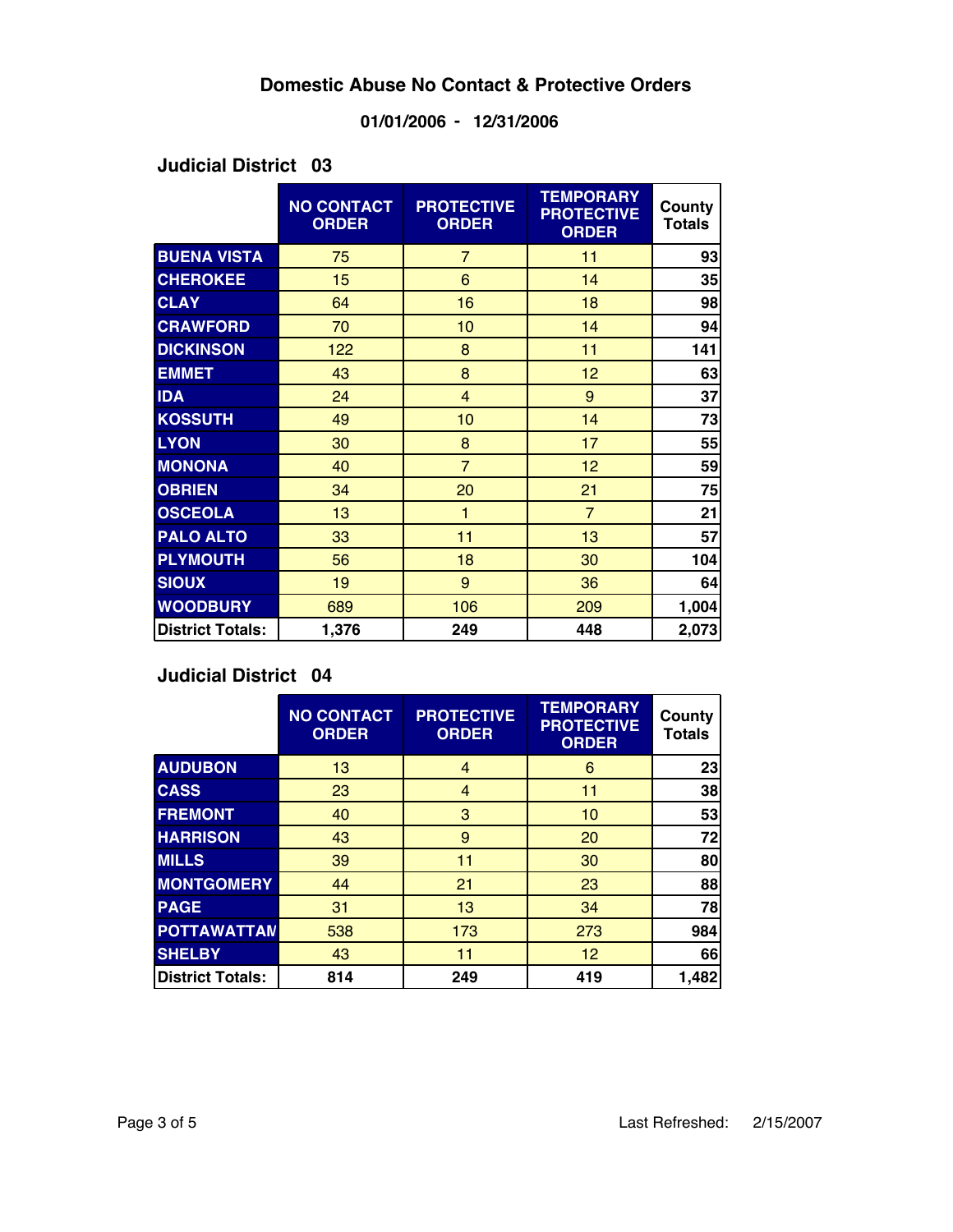### **01/01/2006 - 12/31/2006**

#### **05 Judicial District**

|                         | <b>NO CONTACT</b><br><b>ORDER</b> | <b>PROTECTIVE</b><br><b>ORDER</b> | <b>TEMPORARY</b><br><b>PROTECTIVE</b><br><b>ORDER</b> | County<br><b>Totals</b> |
|-------------------------|-----------------------------------|-----------------------------------|-------------------------------------------------------|-------------------------|
| <b>ADAIR</b>            | 21                                | $\overline{4}$                    | 11                                                    | 36                      |
| <b>ADAMS</b>            | 5                                 | 3                                 | $\overline{7}$                                        | 15                      |
| <b>CLARKE</b>           | 85                                |                                   | 3                                                     | 88                      |
| <b>DALLAS</b>           | 182                               | 41                                | 53                                                    | 276                     |
| <b>DECATUR</b>          | 20                                | 10                                | 25                                                    | 55                      |
| <b>GUTHRIE</b>          | 30                                | 3                                 | 10                                                    | 43                      |
| <b>JASPER</b>           | 54                                | 38                                | 71                                                    | 163                     |
| <b>LUCAS</b>            | 35                                | 5                                 | 17                                                    | 57                      |
| <b>MADISON</b>          | 46                                | 10                                | 18                                                    | 74                      |
| <b>MARION</b>           | 81                                | 20                                | 49                                                    | 150                     |
| <b>POLK</b>             | 4,623                             | 524                               | 993                                                   | 6,140                   |
| <b>RINGGOLD</b>         | 20                                | $\overline{2}$                    | 13                                                    | 35                      |
| <b>TAYLOR</b>           | 22                                | 8                                 | 3                                                     | 33                      |
| <b>UNION</b>            | 30                                | 24                                | 45                                                    | 99                      |
| <b>WARREN</b>           | 311                               | 24                                | 36                                                    | 371                     |
| <b>WAYNE</b>            | 17                                | $\mathbf{1}$                      | 12                                                    | 30                      |
| <b>District Totals:</b> | 5,582                             | 717                               | 1,366                                                 | 7,665                   |

|                         | <b>NO CONTACT</b><br><b>ORDER</b> | <b>PROTECTIVE</b><br><b>ORDER</b> | <b>TEMPORARY</b><br><b>PROTECTIVE</b><br><b>ORDER</b> | County<br><b>Totals</b> |
|-------------------------|-----------------------------------|-----------------------------------|-------------------------------------------------------|-------------------------|
| <b>BENTON</b>           | 69                                | 15                                | 30                                                    | 114                     |
| <b>IOWA</b>             | 20                                | 8                                 | 19                                                    | 47                      |
| <b>JOHNSON</b>          | 308                               | 64                                | 117                                                   | 489                     |
| <b>JONES</b>            | 47                                | 15                                | 40                                                    | 102                     |
| <b>LINN</b>             | 1,453                             | 479                               | 503                                                   | 2,435                   |
| <b>TAMA</b>             | 130                               | 5                                 | 47                                                    | 182                     |
| <b>District Totals:</b> | 2,027                             | 586                               | 756                                                   | 3,369                   |